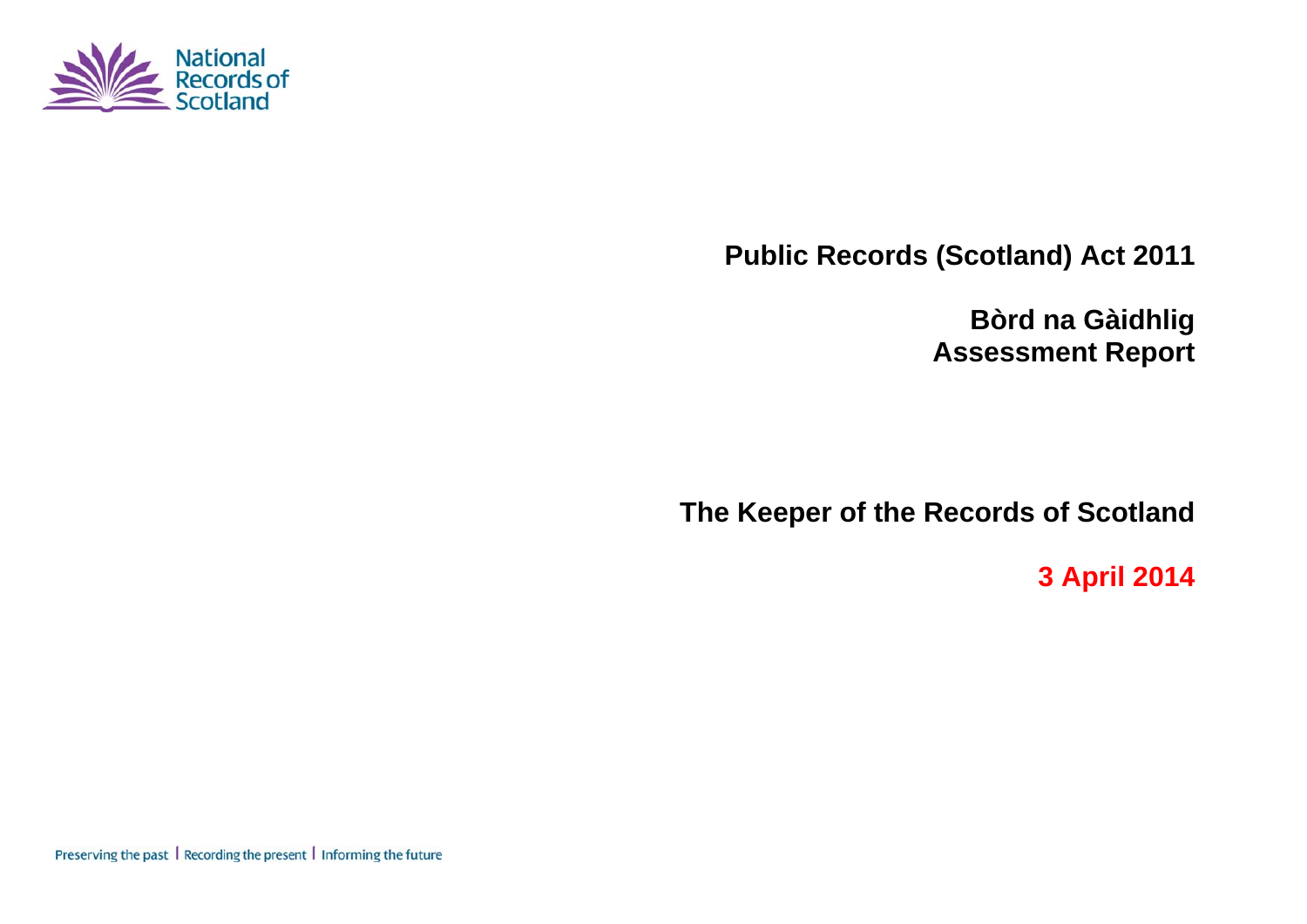## **Contents**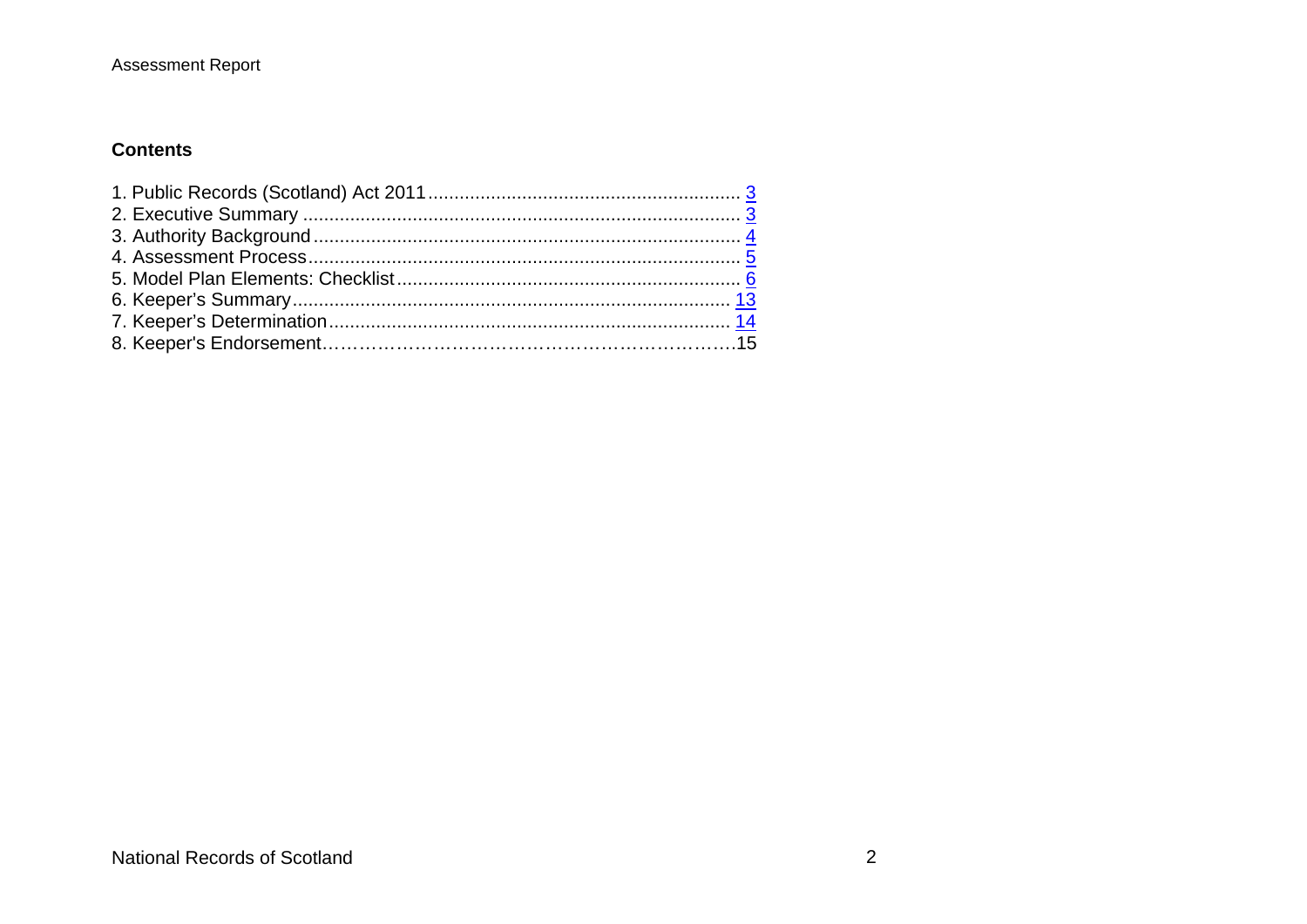## **1. Public Records (Scotland) Act 2011**

The Public Records (Scotland) Act 2011 (the Act) received Royal assent on 20 April 2011. It is the first new public records legislation in Scotland since 1937 and came fully into force on 1 January 2013. Its primary aim is to promote efficient and accountable record keeping by named Scottish public authorities.

The Act has its origins in *The Historical Abuse Systemic Review: Residential Schools and Children's Homes in Scotland 1950-1995* (The Shaw Report) published in 2007. The Shaw Report recorded how its investigations were hampered by poor record keeping and found that thousands of records had been created, but were then lost due to an inadequate legislative framework and poor records management. Crucially, it demonstrated how former residents of children's homes were denied access to information about their formative years. The Shaw Report demonstrated that management of records in all formats (paper and electronic) is not just a bureaucratic process, but central to good governance and should not be ignored. A follow-up review of public records legislation by the Keeper of the Records of Scotland (the Keeper) found further evidence of poor records management across the public sector. This resulted in the passage of the Act by the Scottish Parliament in March 2011.

The Act requires a named authority to prepare and implement a records management plan (RMP) which must set out proper arrangements for the management of its records. A plan must clearly describe the way the authority cares for the records that it creates, in any format, whilst carrying out its business activities. The RMP must be agreed with the Keeper and regularly reviewed.

## **2. Executive Summary**

This report sets out the findings of the Keeper's assessment of the RMP of Bòrd na Gàidhlig by the Public Records (Scotland) Act 2011 Assessment Team following its submission to the Keeper on 29 January 2014*.*

The assessment considered whether the RMP of Bòrd na Gàidhlig was developed with proper regard to the 14 elements of the Keeper's statutory Model Records Management Plan (the Model Plan) under section 8(3) of the Act, and whether in this respect it complies with it and the specific requirements of the Act.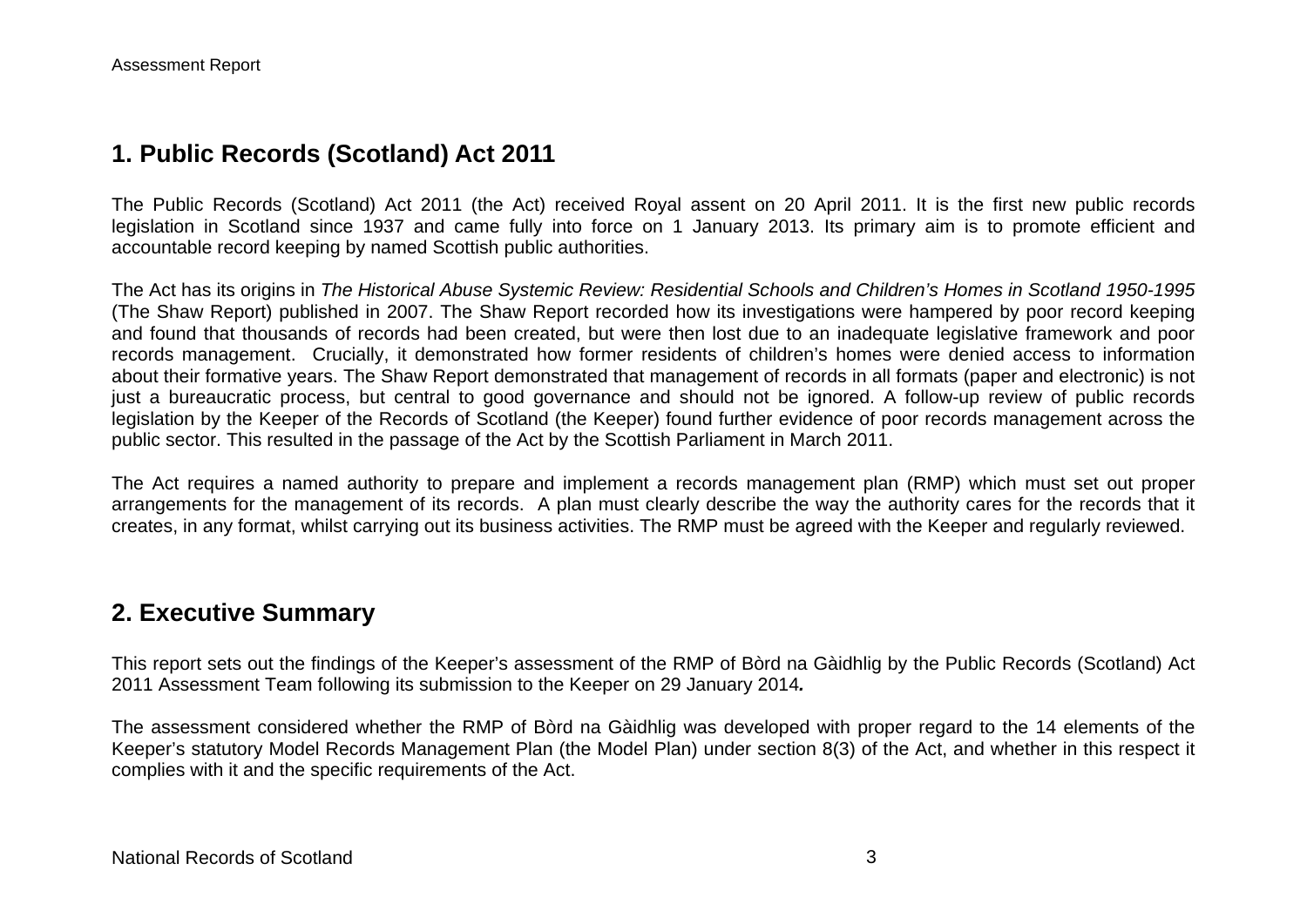The outcome of the assessment and the Keeper's decision on whether the RMP of Bòrd na Gàidhlig complies with the Act can be found under section 7 of this report with relevant recommendations.

## **3. Authority Background**

Bòrd na Gàidhlig was established as a public body by the Gaelic Language (Scotland) Act 2005 which was commenced on 13th February 2006. The legislation is designed to promote the use of Scottish Gaelic, secure the status of the language and ensure its long-term future. The Act sets out 3 main aims for Bòrd na Gàidhlig:

- **to increase the number of persons who are able to use and understand the Gaelic language;**
- **to encourage the use and understanding of the Gaelic language; and**
- **to facilitate access, in Scotland and elsewhere, to the Gaelic language and Gaelic culture.**

The first Chairman and members of Bòrd na Gàidhlig were appointed by Scottish Ministers in January 2006. The Bòrd currently has ten members in total, including the Chair, and is responsible for the governance and strategic direction of Bòrd na Gàidhlig. The National Gaelic Language Plan 2012-2017 contains the main strategic aims of Bòrd na Gàidhlig. The principal development areas in the plan are: Home and Early Years; Schools and Teachers; Post-school Education; Communities; the Workplace; Arts and Media; Heritage and Tourism; and Corpus. The key aims of the plan include an increase in the number of children entering Gaelic Medium early years education, the doubling of the number of children enrolling in Gaelic Medium primary education by 2017, an increase in the number of adults acquiring Gaelic from 2,000 to 3,000 by 2017, and the expansion of Gaelic use in a number of different contexts and areas.

As a statutory Non-departmental Public Body, the Bòrd is directly funded by the Scottish Ministers and is accountable to them. The Bòrd works closely with the Scottish Government, public authorities and key partners (including the Gaelic organisations and community groups) to promote and develop the use and understanding of Gaelic and to ensure that public funds are wisely and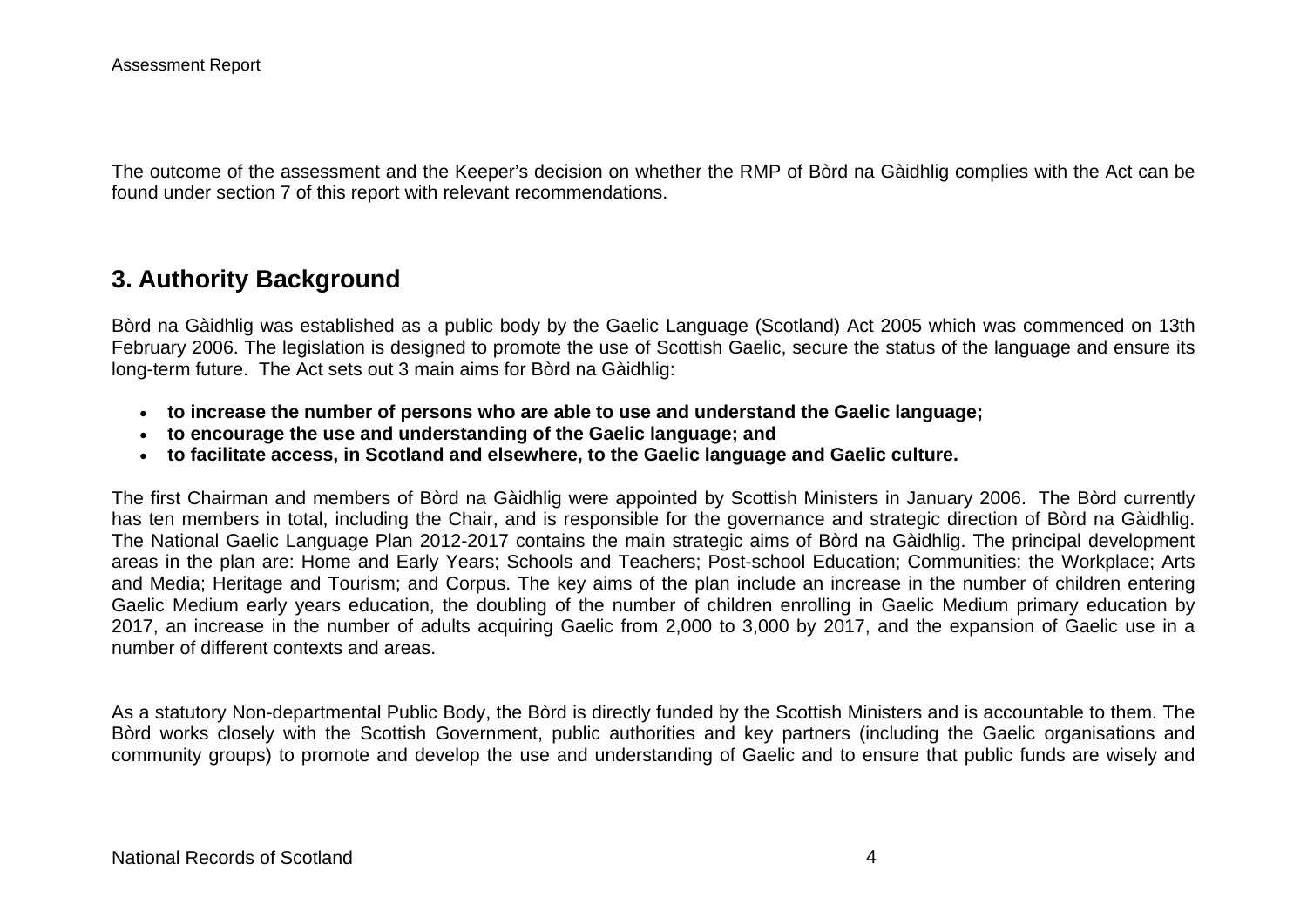effectively spent. Bòrd na Gàidhlig, in partnership with Gaelic speakers and the people of Scotland, wants Gaelic to be spoken far and wide

## **4. Keeper's Assessment Process**

The RMP was assessed by the Public Records (Scotland) Act Assessment Team on behalf of the Keeper. Assessors used the checklist elements listed in section 5, to establish whether *[named public authority's*] RMP was developed with proper regard to the elements of the Model Plan and is compliant with the Act. The assessment also considered whether there was sufficient supporting evidence of such compliance.

#### **Key:**

| The Keeper agrees this<br>element of an<br>authority's plan. | The Keeper agrees this<br>element of an authority's<br>plan as an 'improvement<br>model'. This means that<br>he is convinced of the<br>authority's commitment to<br>closing a gap in<br>provision. He will request<br>that he is updated as<br>work on this element | There is a serious<br>gap in provision<br>for this element<br>with no clear<br>explanation of how<br>this will be<br>addressed. The<br>Keeper may<br>choose to return<br>the RMP on this |
|--------------------------------------------------------------|---------------------------------------------------------------------------------------------------------------------------------------------------------------------------------------------------------------------------------------------------------------------|------------------------------------------------------------------------------------------------------------------------------------------------------------------------------------------|
|                                                              | progresses.                                                                                                                                                                                                                                                         | basis.                                                                                                                                                                                   |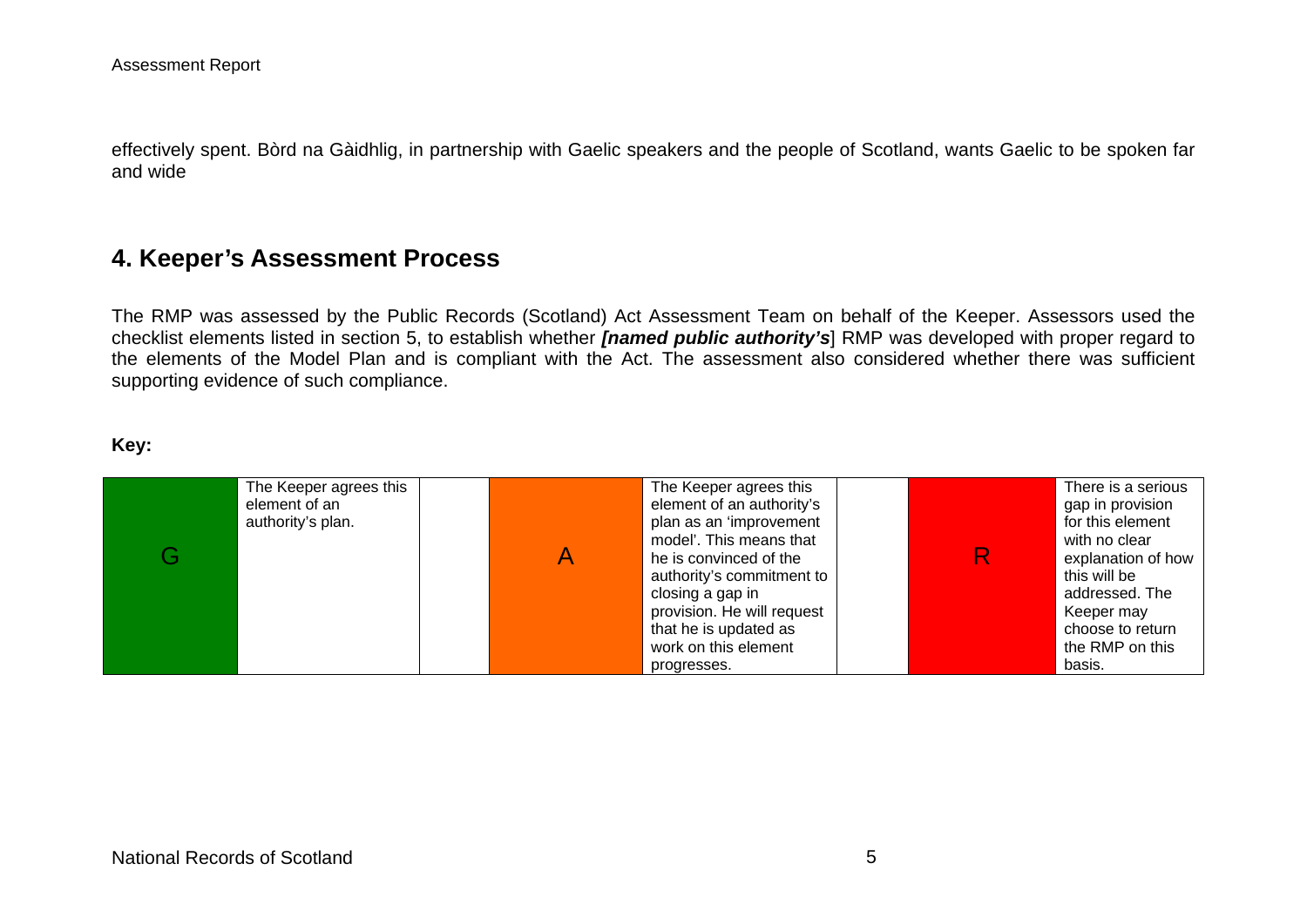# **5. Model Plan Elements: Checklist**

| <b>Element</b>                                 | <b>Present</b> | <b>Evidence</b> | <b>Notes</b>                                                                                                                                                                                                                                                                                                             |
|------------------------------------------------|----------------|-----------------|--------------------------------------------------------------------------------------------------------------------------------------------------------------------------------------------------------------------------------------------------------------------------------------------------------------------------|
| 1. Senior<br>Officer<br>Compulsory<br>element  | G              | G               | The covering letter accompanying the Records Management Plan (RMP) of Bord na<br>Gàidhlig (BnG) identifies John Angus MacKay, Chief Executive Officer of BnG, as<br>Senior Accountable Officer.<br>The Keeper agrees that this is an entirely appropriate individual to take overall                                     |
|                                                |                |                 | responsibility for the RMP of BnG.                                                                                                                                                                                                                                                                                       |
| 2. Records<br>Manager<br>Compulsory<br>element | G              | G               | The abovementioned letter also identifies Alasdair MacKinnon, Head of Finance and<br>Corporate Services, as having operational responsibility for records management<br>within BnG.                                                                                                                                      |
|                                                |                |                 | The Keeper agrees that this is an entirely appropriate individual to take operational<br>responsibility for the RMP of BnG.                                                                                                                                                                                              |
| 3. Policy<br>Compulsory<br>element             | G              | G               | BnG has a comprehensive records management policy in place (provided as<br>Appendix 04). The policy was approved at a Board Meeting on 17 June 2013<br>(Appendix 06), showing that it has the support of the board.                                                                                                      |
|                                                |                |                 | The policy clearly defines what BnG considers to be records, sets out the legislative<br>framework which underpins the policy (including PRSA), roles and responsibilities of<br>staff in complying with the policy and highlights the principles behind best practice<br>records management, including Version Control. |
|                                                |                |                 | The policy also specifically mentions that it applies to contractors and third parties.                                                                                                                                                                                                                                  |
|                                                |                |                 | The policy also includes a very useful appendix 'Information and Records<br>Management Guidance' which, among other things, defines the difference between                                                                                                                                                               |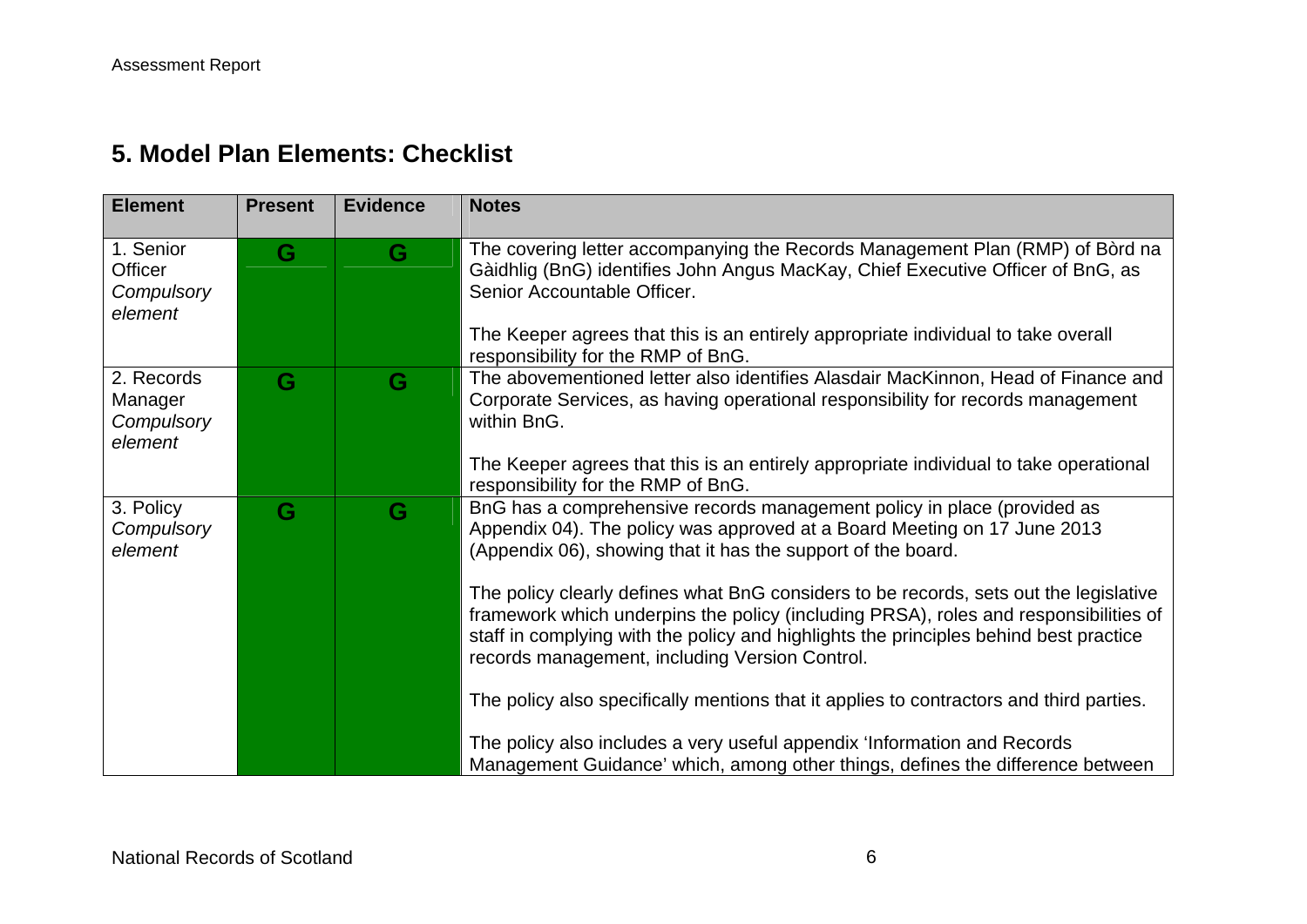|                                      |   |              | information and records, describes vital records and version control. This practical<br>guidance supports the broad principles in the policy.                                                                                                                                                                       |
|--------------------------------------|---|--------------|---------------------------------------------------------------------------------------------------------------------------------------------------------------------------------------------------------------------------------------------------------------------------------------------------------------------|
|                                      |   |              | Also submitted in evidence are slides of a presentation 'Information and Records<br>Management' (Appendix 05) which was used for training of all BnG staff in May<br>2013.                                                                                                                                          |
|                                      |   |              | The Keeper agrees that BnG has a very robust operational records management<br>policy in place, which is strongly supported by evidence showing senior<br>management support and underpinned by practical staff training.                                                                                           |
| 4. Business<br><b>Classification</b> | A | $\mathbf{A}$ | BnG has provided a functional Business Classification Scheme (BCS) which<br>appears to comprehensively cover the functions of BnG (appendices 08 and 09).<br>The functional approach is currently considered best practice as it should still be<br>relevant in the event of any restructuring of the organisation. |
|                                      |   |              | BnG deals with paper and electronic records and the BCS takes account of both<br>these formats. BnG is currently implementing SharePoint to manage its electronic<br>records and intends to impose the BCS architecture on SharePoint over the next 3<br>years.                                                     |
|                                      |   |              | BnG also intends to commence a back-scanning project to capture regulatory<br>records for operational purposes.                                                                                                                                                                                                     |
|                                      |   |              | BnG has also provided an Information Asset Register (Appendix 10) which identifies<br>Vital Records and a document containing business keywords (Appendix 11) which is<br>intended to assist staff in using records on SharePoint in a corporate wide<br>approach.                                                  |
|                                      |   |              | BnG provided a USB stick containing a database (Appendix 07) containing BnG's<br>BCS. This looks like a very useful practical tool for staff to use for determining where                                                                                                                                           |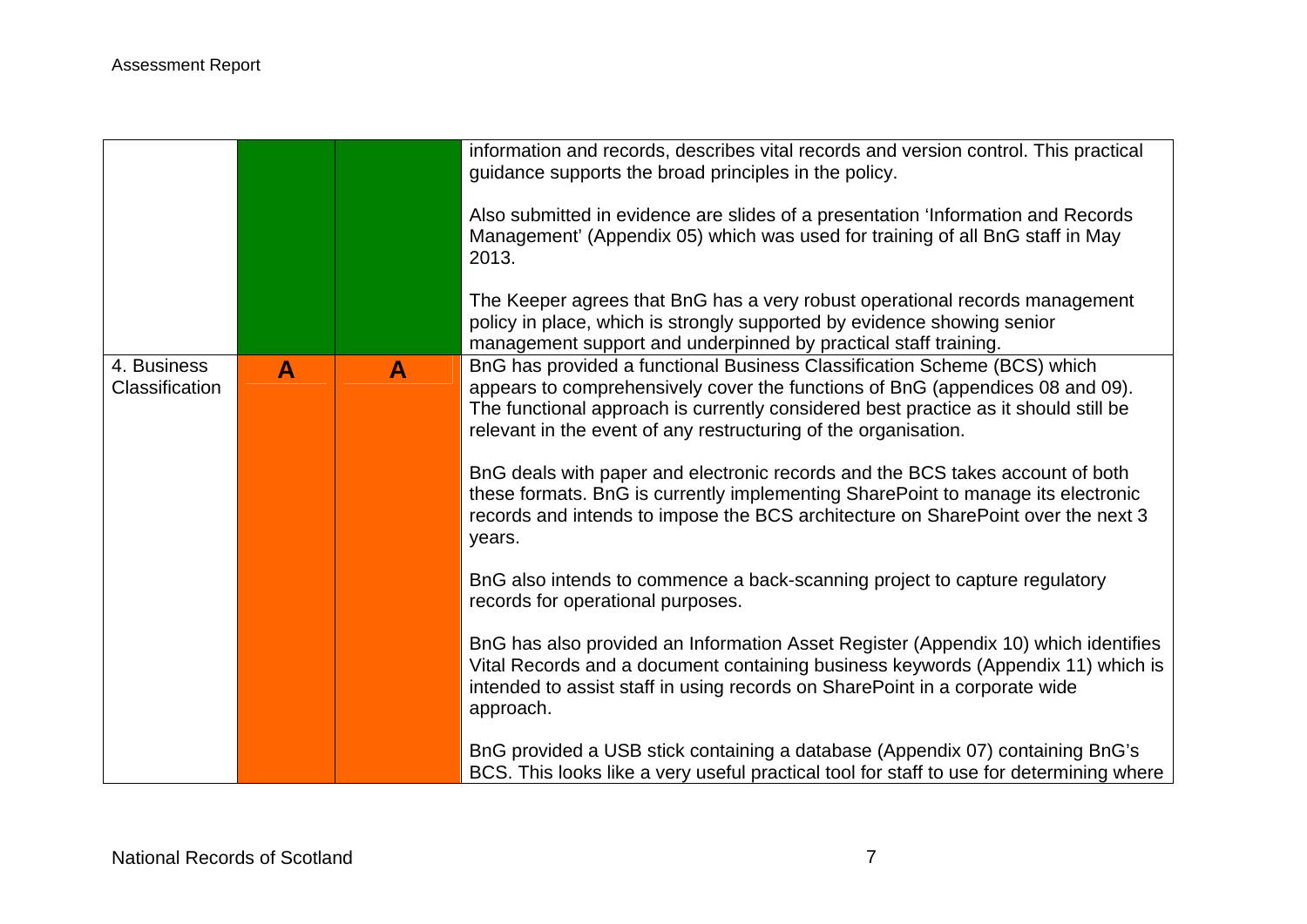|                            |   |   | records fit into the BCS and also what retention periods are applied to them.                                                                                                                                                                                                                                                                                                                                                                                                                                                                                                                                                                                                                                                                                                                                                                                                                                                                                                                                                                                                                                                    |
|----------------------------|---|---|----------------------------------------------------------------------------------------------------------------------------------------------------------------------------------------------------------------------------------------------------------------------------------------------------------------------------------------------------------------------------------------------------------------------------------------------------------------------------------------------------------------------------------------------------------------------------------------------------------------------------------------------------------------------------------------------------------------------------------------------------------------------------------------------------------------------------------------------------------------------------------------------------------------------------------------------------------------------------------------------------------------------------------------------------------------------------------------------------------------------------------|
|                            |   |   | The Keeper agrees this element of BnG's RMP on 'improvement model' terms.<br>This means that he is convinced of BnG's commitment to implement the BCS<br>fully over time as part of the project to implement SharePoint, provided that he<br>is updated as this project progresses.                                                                                                                                                                                                                                                                                                                                                                                                                                                                                                                                                                                                                                                                                                                                                                                                                                              |
| 5. Retention<br>schedule   | A | A | BnG has provided Appendices 12-22 as evidence for this element. These are<br>departmental/functional retention schedules for these distinct business areas. These<br>appear to be very comprehensive and are linked to the BCS. They have been<br>developed using the well regarded Scottish Council for Archives Records Retention<br>Schedules.<br>http://www.scottisharchives.org.uk/projects/toolsstandards/retentionschedules/sched<br>ules.<br>BnG has stated that the retention schedules will be implemented along with the BCS<br>in the SharePoint rollout project. The plan states that the retention schedules are<br>currently available to staff through BnG's intranet and through the information<br>database (Appendix 07).<br>BnG has committed to reviewing the schedules every 3 years.<br>The Keeper agrees this element of BnG's RMP on 'improvement model' terms.<br>This means that he is convinced of BnG's commitment to implement the<br>retention schedule fully over time as part of the project to implement<br>SharePoint and the BCS, provided that he is updated as this project<br>progresses. |
| 6. Destruction             | G | G | BnG states in its RMP that while there are 'some arrangements in place for the                                                                                                                                                                                                                                                                                                                                                                                                                                                                                                                                                                                                                                                                                                                                                                                                                                                                                                                                                                                                                                                   |
| Arrangements<br>Compulsory |   |   | appropriate destruction of records, it is an area that the organisation is actively<br>working on to ensure polices are implemented for all record types'. BnG anticipates                                                                                                                                                                                                                                                                                                                                                                                                                                                                                                                                                                                                                                                                                                                                                                                                                                                                                                                                                       |
|                            |   |   |                                                                                                                                                                                                                                                                                                                                                                                                                                                                                                                                                                                                                                                                                                                                                                                                                                                                                                                                                                                                                                                                                                                                  |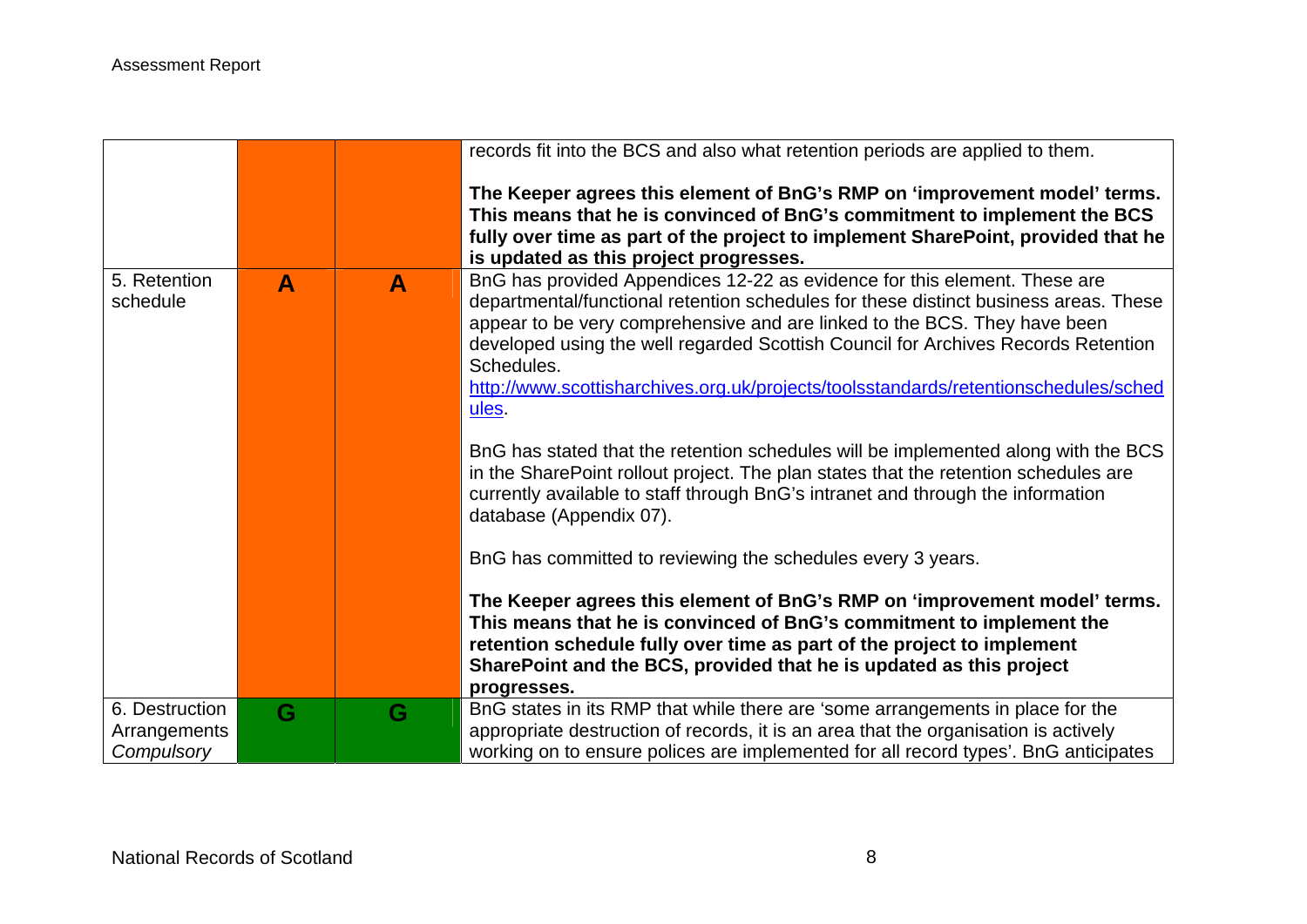| element                                               |   |   | that the implementation of SharePoint will allow the systematic destruction of<br>electronic records at the end of their life-cycle. At the moment, electronic records<br>appear to be destroyed through the system of deleting backups. The Keeper is<br>satisfied that this is a suitable process until SharePoint and associated retention<br>schedules have been fully implemented in the organisation.                                                                                                                     |
|-------------------------------------------------------|---|---|---------------------------------------------------------------------------------------------------------------------------------------------------------------------------------------------------------------------------------------------------------------------------------------------------------------------------------------------------------------------------------------------------------------------------------------------------------------------------------------------------------------------------------|
|                                                       |   |   | BnG has submitted a document providing guidance to staff on destruction of records<br>(Appendix 24) which details the necessary procedures. BnG has also supplied a<br>sample destruction certificate (Evidence A). This shows that appropriate measures<br>are in place to securely destroy paper records.                                                                                                                                                                                                                     |
|                                                       |   |   | The deletion of Mailboxes and Folders of employees who leave the organisation is<br>also recorded at an Exit Interview conducted by HR staff (Appendix 25).                                                                                                                                                                                                                                                                                                                                                                     |
|                                                       |   |   | BnG has supplied a letter (Evidence B) from another public body with whom BnG<br>shares accommodation and which supplies BnG with a hardware disposal service.<br>The letter confirms that this public body provides such a service for BnG and also<br>includes a sample certificate showing destruction/recycling.                                                                                                                                                                                                            |
|                                                       |   |   | The Keeper agrees that appropriate measures are in place for the secure<br>destruction of BnG's corporate records.                                                                                                                                                                                                                                                                                                                                                                                                              |
| 7. Archiving<br>and Transfer<br>Compulsory<br>element | G | A | BnG has identified the National Records of Scotland (NRS) as the archive to which<br>it will transfer records deemed worthy of permanent preservation. A draft Transfer<br>Certificate has been submitted as evidence (Appendix 26). BnG have been in touch<br>with National Records of Scotland (NRS) client managers in order to meet with them<br>to get underway the process of developing a MoU for the transfer of records<br>deemed worthy of permanent preservation. This has been confirmed by NRS client<br>managers. |
|                                                       |   |   | The Keeper agrees that BnG are taking steps to ensure that appropriate                                                                                                                                                                                                                                                                                                                                                                                                                                                          |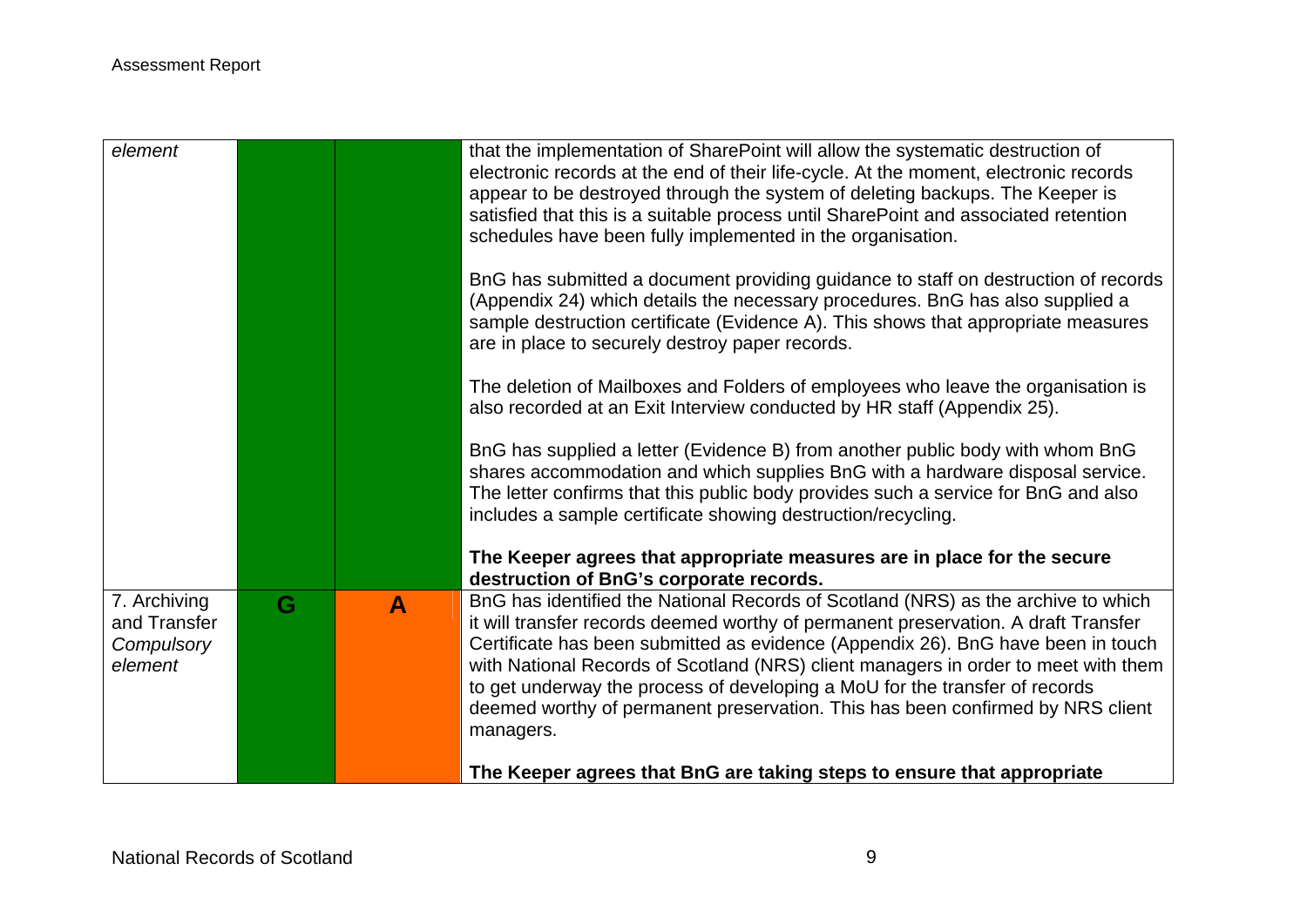|                                                            |   |   | archiving arrangements are in place and asks that once a Memorandum of<br>Understanding or transfer agreement has been finalised it is sent to the<br>Keeper for inspection.                                                                                                                                                                                                                                                                                                                                                                                     |
|------------------------------------------------------------|---|---|------------------------------------------------------------------------------------------------------------------------------------------------------------------------------------------------------------------------------------------------------------------------------------------------------------------------------------------------------------------------------------------------------------------------------------------------------------------------------------------------------------------------------------------------------------------|
| 8. Information<br><b>Security</b><br>Compulsory<br>element | G | G | BnG has submitted its 'Acceptable Use Policy for Bord na Gaidhlig IT systems'<br>(Appendix 27) as evidence under this element. All employees are required to read<br>and sign the policy. This policy is due for review in March 2014. The Keeper<br>requests that he is sent the reviewed/amended policy once it has been<br>approved.                                                                                                                                                                                                                          |
|                                                            |   |   | The policy covers aspects of security relating to how BnG ensures the security of<br>paper records and electronic records, both inside and outside of the workplace. The<br>policy is supported by providing practical guidance on information security at staff<br>inductions and on an ongoing basis. BnG are investigating e-learning packages for<br>2014-2016 with a view to creating an annual information security training package.<br>This is to be commended and the Keeper requests that he is kept informed of<br>progress as this project advances. |
|                                                            |   |   | The policy is supported (in its appendices) by a Social Media Policy, a Policy for<br>Identification and Treatment of Confidential Information, a Data Security and<br>Information Risk Policy, and a Change of Access Rights Pro-forma (Appendix 28).<br>The Keeper agrees that BnG takes information security seriously and has policies in                                                                                                                                                                                                                    |
|                                                            |   |   | place to protect its corporate and personal information.                                                                                                                                                                                                                                                                                                                                                                                                                                                                                                         |
| 9. Data<br>Protection                                      | G | G | BnG has registered with the Information Commissioner's Office and has provided<br>their registration number as evidence.                                                                                                                                                                                                                                                                                                                                                                                                                                         |
|                                                            |   |   | BnG has also provided a Data Protection Policy (Appendix 29) which is part of the<br>Staff Handbook available to staff. It is also published on their corporate intranet.                                                                                                                                                                                                                                                                                                                                                                                        |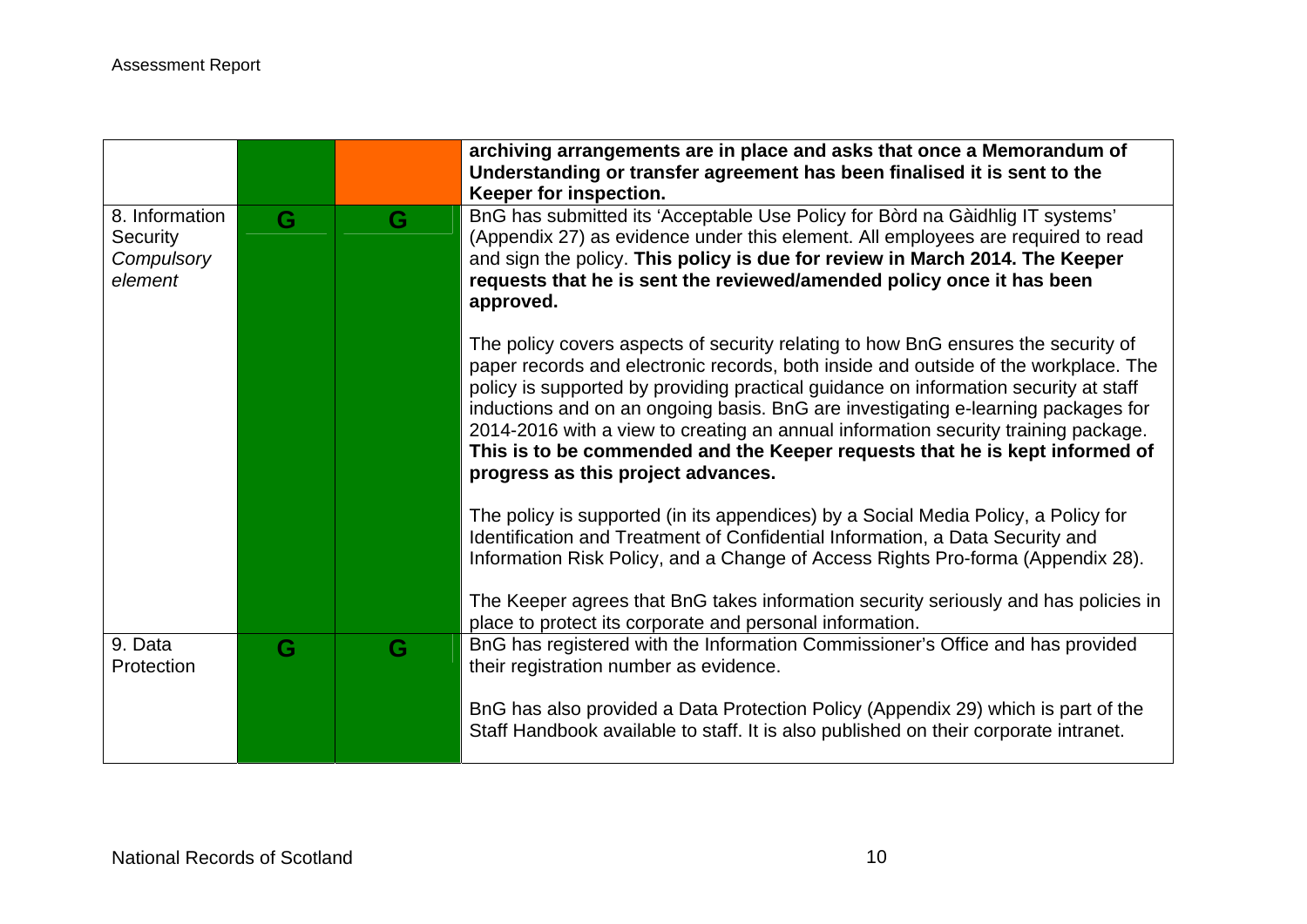|                                                           |                  |                  | BnG has also submitted copies of slides used as part of a training presentation<br>delivered to all members of staff (Appendix 30). BnG will include Data Protection as<br>part of their investigation into e-learning packages over the coming years.<br>The Keeper agrees that BnG takes the protection of personal and sensitive data<br>seriously and has put appropriate policies and procedures in place as evidence of |
|-----------------------------------------------------------|------------------|------------------|-------------------------------------------------------------------------------------------------------------------------------------------------------------------------------------------------------------------------------------------------------------------------------------------------------------------------------------------------------------------------------------------------------------------------------|
|                                                           |                  |                  | this.                                                                                                                                                                                                                                                                                                                                                                                                                         |
| 10. Business<br>Continuity<br>and Vital<br><b>Records</b> | A                | A                | BnG has supplied a copy of their Disaster Recovery Plan (Appendix 31) which was<br>approved by the Board on 18 December 2013 (Appendix 32). Vital Records have<br>been identified and listed as an appendix to the Records Management Policy<br>(Appendix 04).                                                                                                                                                                |
|                                                           |                  |                  | BnG has committed to designing and implementing suitable storage arrangements<br>for Vital Records as well as testing the disaster recovery plan once they have rolled<br>out SharePoint across the organisation.                                                                                                                                                                                                             |
|                                                           |                  |                  | The Keeper agrees this element of BnG's RMP on 'improvement model' terms.<br>This means that he is convinced of their commitment to implementing suitable<br>storage arrangements for vital records, provided he is updated as this project<br>progresses.                                                                                                                                                                    |
| 11. Audit trail                                           | $\blacktriangle$ | $\blacktriangle$ | BnG recognises that at present their audit trail provision is weak, but they anticipate<br>that the implementation of SharePoint will considerably improve the situation for<br>both paper and electronic records. The proposed solutions appear to be quite vague<br>however.                                                                                                                                                |
|                                                           |                  |                  | The Keeper recommends that consideration is given to applying naming<br>conventions (the consistent naming of files/records) and version control (ensuring<br>that each iteration of a document is clearly marked, ensuring that staff know which is<br>the most up to date version) to records held outwith SharePoint.                                                                                                      |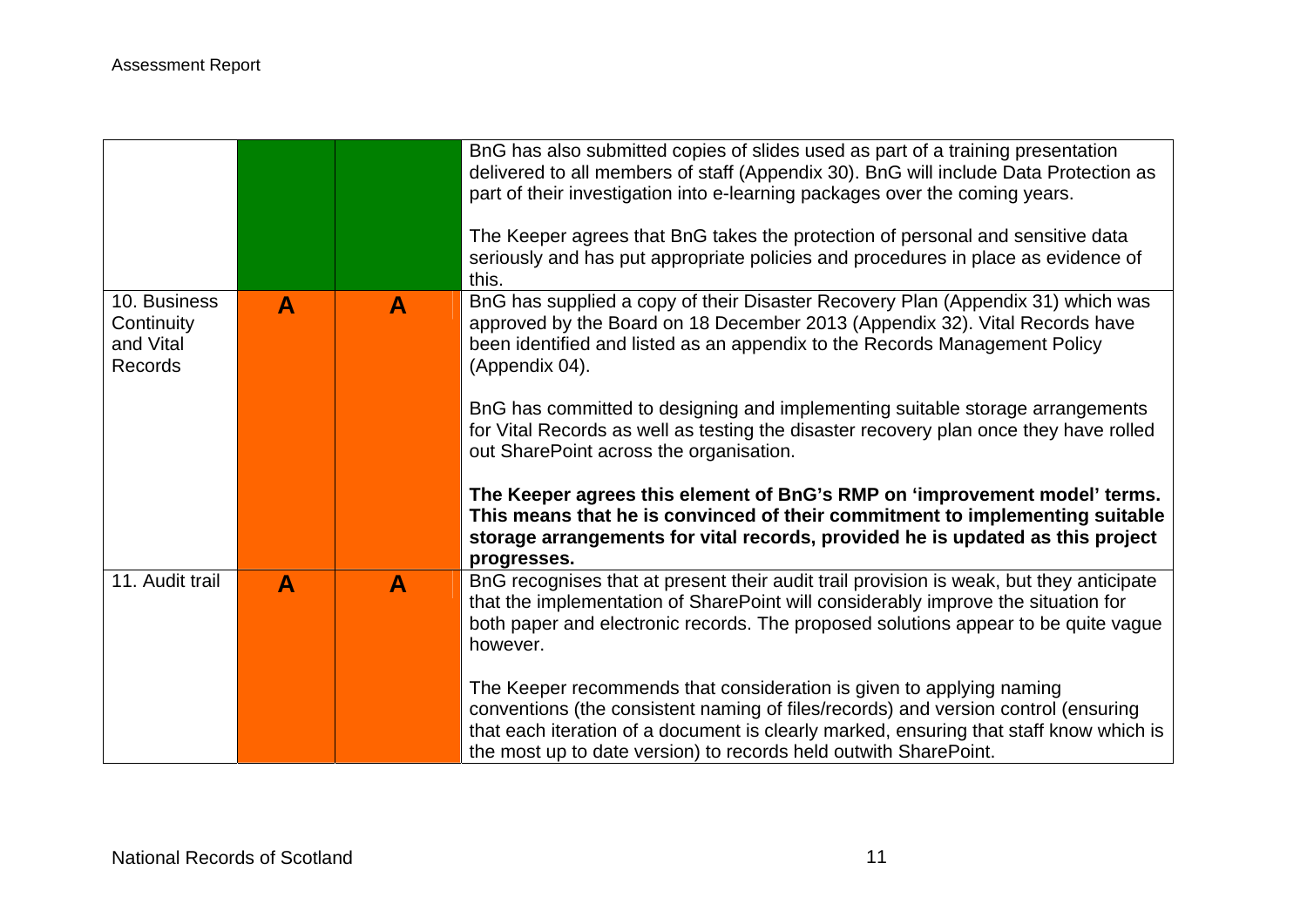|                                                      |   |   | The Keeper agrees this element of BnG's RMP on 'improvement model' terms.<br>This means that he is convinced of their commitment to implementing audit<br>trails for records, provided he is updated as this project progresses.                                                                                                                                          |
|------------------------------------------------------|---|---|---------------------------------------------------------------------------------------------------------------------------------------------------------------------------------------------------------------------------------------------------------------------------------------------------------------------------------------------------------------------------|
| 12.<br>Competency<br><b>Framework</b><br>for records | G | G | BnG has submitted their Records Management Policy (Appendix 04) as evidence<br>for this element. This sets out the general roles and responsibilities of all staff<br>towards records management.                                                                                                                                                                         |
| management<br>staff                                  |   |   | BnG recognises that records management is a distinct task out-with normal<br>business duties and has provided the job descriptions of the Director of Corporate<br>Services (Evidence C) who is named in Element 2 as having operational<br>responsibility for records management in BnG, the Office Supervisor (Evidence C)<br>and Business Change manager (Evidence C). |
|                                                      |   |   | The Keeper agrees that the relevant staff members at BnG are aware of their<br>records management responsibilities through their formal internal reporting<br>system.                                                                                                                                                                                                     |
| 13.<br>Assessment<br>and Review                      | G | G | BnG has submitted as evidence for this element their Internal Audit Work Plan for<br>the years 2014-2017 (Appendix 33). This document shows that review of the<br>Records Management Plan will be included as part of BnG's auditing programme<br>and is confirmed by the minutes of the Audit Committee Meeting (Evidence D) which<br>approved the above document.       |
|                                                      |   |   | The Keeper welcomes the inclusion of compliance with their RMP as part of<br>BnG's internal audit framework and agrees that this is an appropriate way of<br>assessing and reviewing their records management systems.                                                                                                                                                    |
| 14. Shared<br>Information                            | G | G | BnG has submitted a spreadsheet detailing the types of information and records that<br>are routinely shared in the course of their business (Appendix 34). This arose as<br>part of the work done on the BCS.                                                                                                                                                             |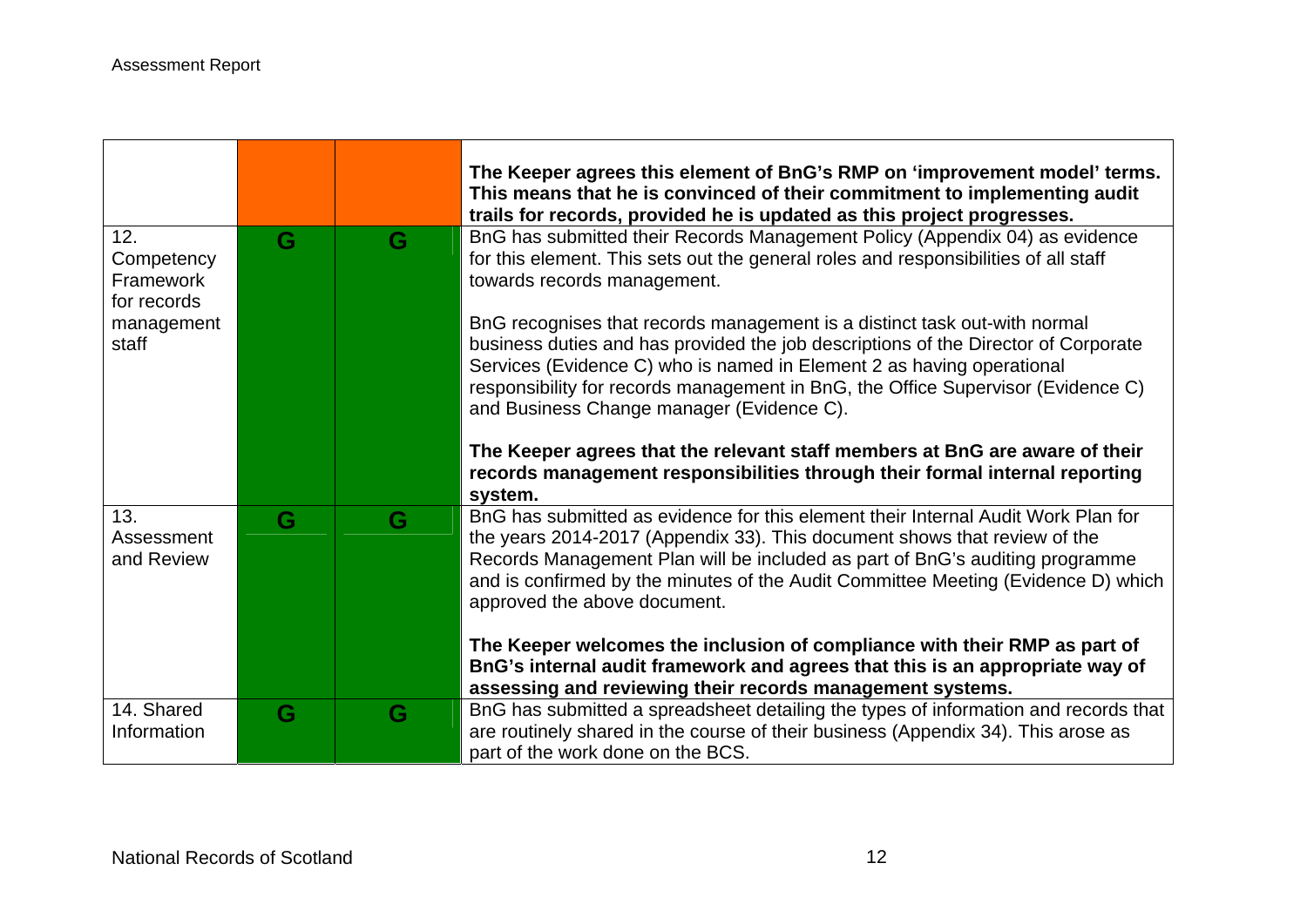

# **6. Keeper's Summary**

Elements 1-14 that the Keeper considers should be in a public authority records management plan have been properly considered by Bòrd na Gàidhlig. Policies and governance structures are in place to implement the actions required by the plan.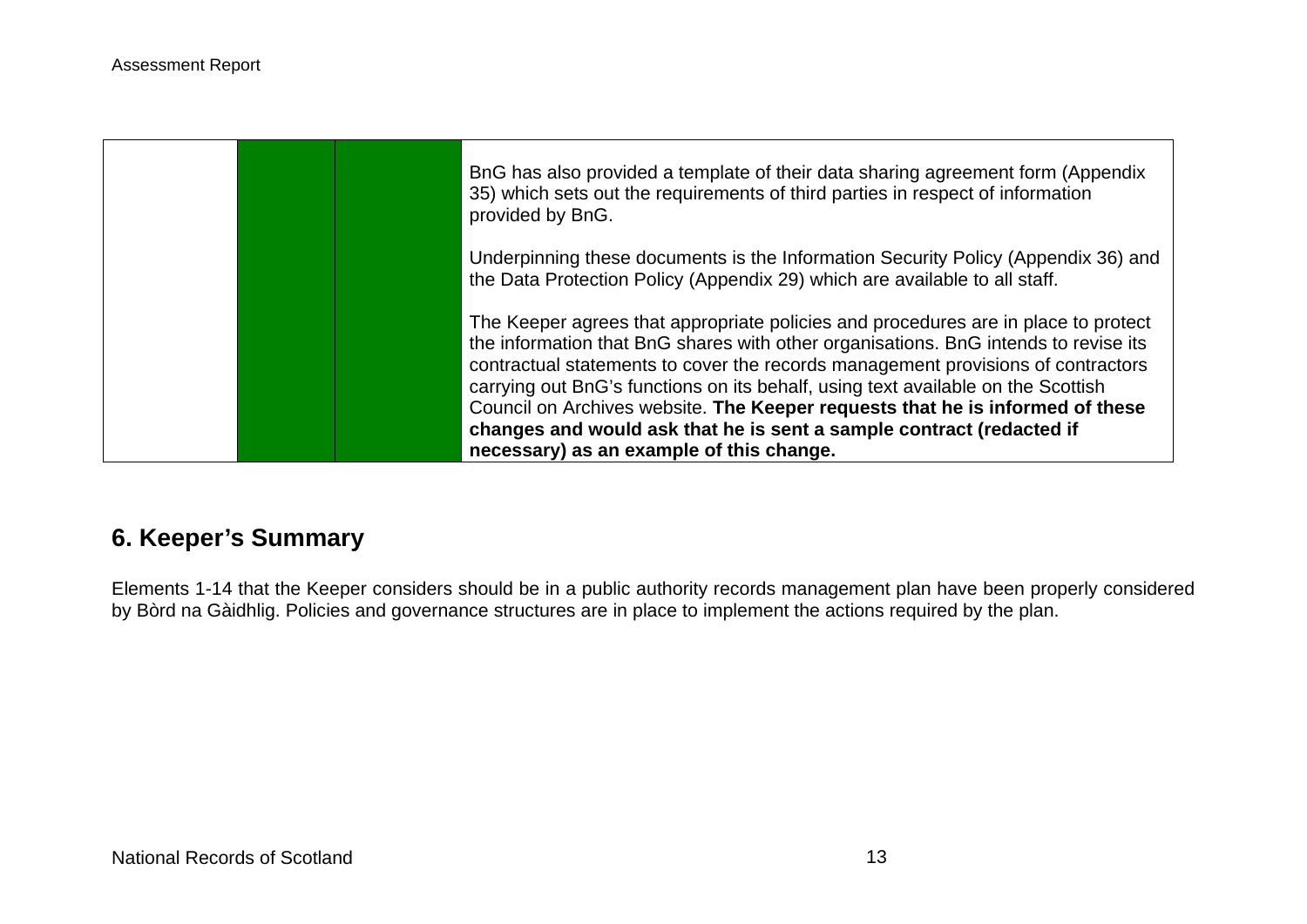## **7. Keeper's Determination**

Based on the assessment process detailed above, the Keeper agrees the RMP of Bòrd na Gàidhlig.

The Keeper recommends that Bòrd na Gàidhlig should publish its agreed RMP as an example of good practice within the authority and the sector.

This report follows the Keeper's assessment carried out by,

Pos mass

Rhort Fathry 2

**Pete Wadley Manual Control Public Records Officer Cubic Records Officer**<br> **Public Records Officer** Manual Public Records Officer Public Records Officer